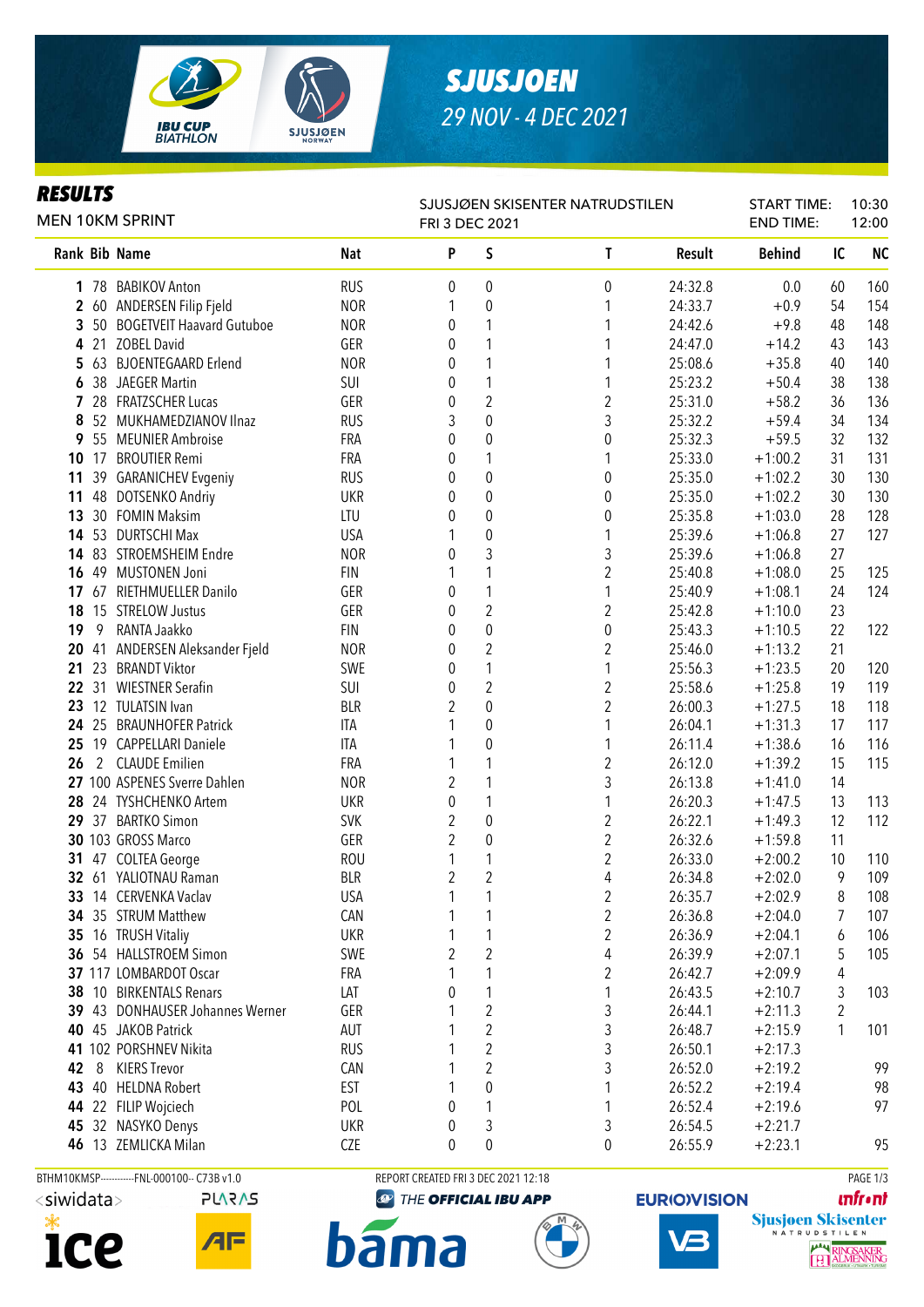

# *SJUSJOEN 29 NOV - 4 DEC 2021*

### *RESULTS*

| MEN 10KM SPRINT |              |                                               |                               | SJUSJØEN SKISENTER NATRUDSTILEN<br>FRI 3 DEC 2021 |                         |                                         |                    |                        | START TIME:<br><b>END TIME:</b> | 10:30<br>12:00 |  |
|-----------------|--------------|-----------------------------------------------|-------------------------------|---------------------------------------------------|-------------------------|-----------------------------------------|--------------------|------------------------|---------------------------------|----------------|--|
| Rank Bib Name   |              |                                               | Nat                           | P                                                 | S                       | $\mathsf{T}$                            | Result             | <b>Behind</b>          | IC                              | <b>NC</b>      |  |
| 47              | 7            | <b>UNTERWEGER Dominic</b>                     | AUT                           | 0                                                 | 2                       | 2                                       | 26:57.0            | $+2:24.2$              |                                 | 94             |  |
|                 |              | 48 96 BONACCI Vincent                         | <b>USA</b>                    | 0                                                 | $\overline{2}$          | $\overline{2}$                          | 27:06.5            | $+2:33.7$              |                                 | 93             |  |
|                 |              | 49 44 ROMANOV Nikita                          | LTU                           | $\overline{2}$                                    | 1                       | 3                                       | 27:11.5            | $+2:38.7$              |                                 | 92             |  |
|                 |              | 50 69 AUSEYENKA Ilya                          | <b>BLR</b>                    | 2                                                 | 1                       | $\sqrt{3}$                              | 27:12.3            | $+2:39.5$              |                                 | 91             |  |
| 51              |              | 90 RIVAIL Hugo                                | FRA                           | 1                                                 | 1                       | $\overline{c}$                          | 27:12.9            | $+2:40.1$              |                                 |                |  |
| 52 <sub>2</sub> |              | 27 NAKAJIMA Jin                               | <b>JPN</b>                    | 0                                                 | $\overline{2}$          | 2                                       | 27:15.3            | $+2:42.5$              |                                 | 89             |  |
| 53              |              | 57 TAMBORNINO Eligius                         | SUI                           | 1                                                 | 3                       | 4                                       | 27:18.3            | $+2:45.5$              |                                 | 88             |  |
| 54              |              | 5 PITZER Lucas                                | AUT                           | 1                                                 | 3                       | 4                                       | 27:20.8            | $+2:48.0$              |                                 | 87             |  |
|                 |              | 55 36 BALODIS Rudis                           | LAT                           | 0                                                 | 1                       | 1                                       | 27:22.7            | $+2:49.9$              |                                 | 86             |  |
|                 |              | 56 76 POSTL Thomas                            | AUT                           | 1                                                 | 3                       | 4                                       | 27:29.6            | $+2:56.8$              |                                 |                |  |
|                 |              | 57 109 TRIXL Sebastian                        | <b>AUT</b>                    | 1                                                 | 1                       | $\boldsymbol{2}$                        | 27:33.5            | $+3:00.7$              |                                 |                |  |
|                 |              | 58 81 FRAVI Laurin                            | SUI                           | $\overline{2}$                                    | 1                       | 3                                       | 27:36.7            | $+3:03.9$              |                                 |                |  |
|                 |              | 59 59 TURLUBEKOV Bekentay                     | KAZ                           | $\boldsymbol{0}$                                  | $\overline{2}$          | $\overline{2}$                          | 27:37.0            | $+3:04.2$              |                                 | 82             |  |
|                 |              | 60 42 KIM Yonggyu                             | <b>KOR</b>                    | 1                                                 | $\pmb{0}$               | 1                                       | 27:38.1            | $+3:05.3$              |                                 | 81             |  |
|                 |              | 61 11 NYKVIST Emil                            | SWE                           | 2                                                 | 1                       | 3                                       | 27:39.8            | $+3:07.0$              |                                 | 80             |  |
|                 |              | 62 122 BROWN Luke                             | <b>USA</b>                    | 1                                                 | $\sqrt{2}$              | 3                                       | 27:41.1            | $+3:08.3$              |                                 |                |  |
|                 |              | 63 58 MOLINARI Michele                        | ITA                           |                                                   | $\overline{c}$          | 3                                       | 27:41.8            | $+3:09.0$              |                                 | 78             |  |
|                 |              | 64 119 KOCIAN Jakub                           | <b>CZE</b>                    | 0                                                 | 1                       | 1                                       | 27:42.8            | $+3:10.0$              |                                 | 77             |  |
|                 |              | 65 87 ORLYK Andrii                            | <b>UKR</b>                    | $\overline{2}$                                    | $\mathbf{1}$            | 3                                       | 27:43.1            | $+3:10.3$              |                                 |                |  |
|                 |              | 66 51 MARECEK Jonas                           | <b>CZE</b>                    | $\overline{2}$                                    | $\overline{2}$          | 4                                       | 27:43.5            | $+3:10.7$              |                                 | 75             |  |
|                 |              | 67 115 LEONESIO lacopo                        | ITA                           |                                                   | 1                       | $\overline{2}$                          | 27:47.8            | $+3:15.0$              |                                 |                |  |
|                 |              | 68 105 BRYHADYR Ruslan                        | <b>UKR</b>                    |                                                   | $\mathbf 0$             | 1                                       | 27:48.6            | $+3:15.8$              |                                 |                |  |
| 69              |              | 4 CHOI Dujin                                  | <b>KOR</b>                    | 1                                                 | 1                       | 2                                       | 27:50.7            | $+3:17.9$              |                                 | 72             |  |
|                 |              | 70 29 ZINGERLE David                          | ITA                           | 0                                                 | 1                       | 1                                       | 27:51.9            | $+3:19.1$              |                                 |                |  |
| 71              | 6            | <b>AOLAID Marten</b>                          | <b>EST</b>                    | 1                                                 | $\mathbf 0$             | 1                                       | 27:54.1            | $+3:21.3$              |                                 | 70             |  |
|                 |              | 72 92 FAUNER Daniele                          | ITA                           | $\overline{2}$                                    | $\overline{2}$          | 4                                       | 27:58.0            | $+3:25.2$              |                                 |                |  |
|                 |              | 73 85 PIQUERAS GARCIA Roberto                 | ESP                           | 0                                                 | $\overline{2}$          | $\boldsymbol{2}$                        | 28:06.9            | $+3:34.1$              |                                 | 68             |  |
|                 |              | 74 93 BUTA Florin-Catalin                     | <b>ROU</b>                    | $\overline{2}$                                    | 1                       | 3                                       | 28:07.5            | $+3:34.7$              |                                 | 67             |  |
|                 |              | 75 64 CONNELLY Zachary                        | CAN                           | $\overline{2}$                                    | 1                       | 3                                       | 28:08.4            | $+3:35.6$              |                                 | 66             |  |
|                 |              | 76 72 KUUTTINEN Patrik                        | <b>FIN</b>                    | 0                                                 | 3                       | 3                                       | 28:09.7            | $+3:36.9$              |                                 | 65             |  |
|                 |              | 77 34 JAKIELA Tomasz                          | POL                           | 1                                                 | 3                       | 4                                       | 28:10.3            | $+3:37.5$              |                                 | 64             |  |
|                 |              | 78 62 KRUPCIK Tomas                           | <b>CZE</b>                    | $\boldsymbol{0}$                                  | 1                       | 1                                       | 28:10.9            | $+3:38.1$              |                                 |                |  |
|                 |              | 79 107 STALDER Gion                           | SUI                           | 1                                                 | $\overline{\mathbf{c}}$ | 3                                       | 28:20.0            | $+3:47.2$              |                                 |                |  |
|                 |              | 80 46 ENKHBAT Enkhsaikhan                     | MGL                           | 1                                                 | 1                       | $\boldsymbol{2}$                        | 28:20.3            | $+3:47.5$              |                                 | 61             |  |
|                 |              | 81 118 JAKELIUNAS Lukas                       | LTU                           | 1                                                 | $\sqrt{2}$              | 3                                       | 28:29.7            | $+3:56.9$              |                                 | 59             |  |
| 82              | $\mathbf{1}$ | <b>SIRIK Sergey</b>                           | KAZ                           | 0                                                 | $\pmb{0}$               | 0                                       | 28:35.2            | $+4:02.4$              |                                 | 57             |  |
|                 |              | 83 112 SHYDLOUSKI Anton                       | <b>BLR</b>                    | 2<br>$\overline{2}$                               | 3                       | 5                                       | 28:37.7            | $+4:04.9$              |                                 |                |  |
| 85              |              | 84 111 DUICU Adelin Miodrag<br>3 REPNIK Matic | <b>ROU</b><br>SL <sub>O</sub> | 0                                                 | $\pmb{0}$<br>1          | $\overline{\mathbf{c}}$<br>$\mathbf{1}$ | 28:40.1<br>28:42.6 | $+4:07.3$              |                                 | 53<br>51       |  |
|                 |              | 86 116 KARVINEN Otto-Eemil                    | <b>FIN</b>                    | 1                                                 | 1                       | $\overline{2}$                          |                    | $+4:09.8$              |                                 |                |  |
|                 |              |                                               |                               |                                                   |                         |                                         | 28:46.0            | $+4:13.2$              |                                 |                |  |
| 87              |              | 99 LEE Suyoung<br>88 71 UHA Juri              | KOR<br><b>EST</b>             | 0<br>$\overline{2}$                               | 4<br>$\boldsymbol{0}$   | 4                                       | 28:48.1            | $+4:15.3$              |                                 | 47             |  |
| 89              |              | 26 DIELEN Pjotr                               | BEL                           | 0                                                 | $\overline{2}$          | 2<br>$\overline{2}$                     | 28:56.6<br>28:57.5 | $+4:23.8$<br>$+4:24.7$ |                                 | 45             |  |
|                 |              |                                               | POL                           | 2                                                 | $\overline{2}$          | 4                                       | 29:03.0            | $+4:30.2$              |                                 | 43<br>41       |  |
|                 |              | 90 74 SKORUSA Wojciech<br>91 80 BRAUN Maxim   | KAZ                           |                                                   |                         |                                         | 29:03.6            | $+4:30.8$              |                                 |                |  |
|                 |              |                                               | MGL                           | 0<br>$\overline{2}$                               | 0<br>$\overline{2}$     | 0                                       |                    | $+4:37.4$              |                                 | 39<br>37       |  |
|                 |              | 92 91 TSEREN-OCHIR Adiyajargal                |                               |                                                   |                         | 4                                       | 29:10.2            |                        |                                 |                |  |





BTHM10KMSP-----------FNL-000100-- C73B v1.0 REPORT CREATED FRI 3 DEC 2021 12:18 PAGE 2/3

**b**ama

**<sup>49</sup> THE OFFICIAL IBU APP** 



**EURIO)VISION** 

**unfront** 

Sjusjøen Skisenter

**AAA** RINGSAKER